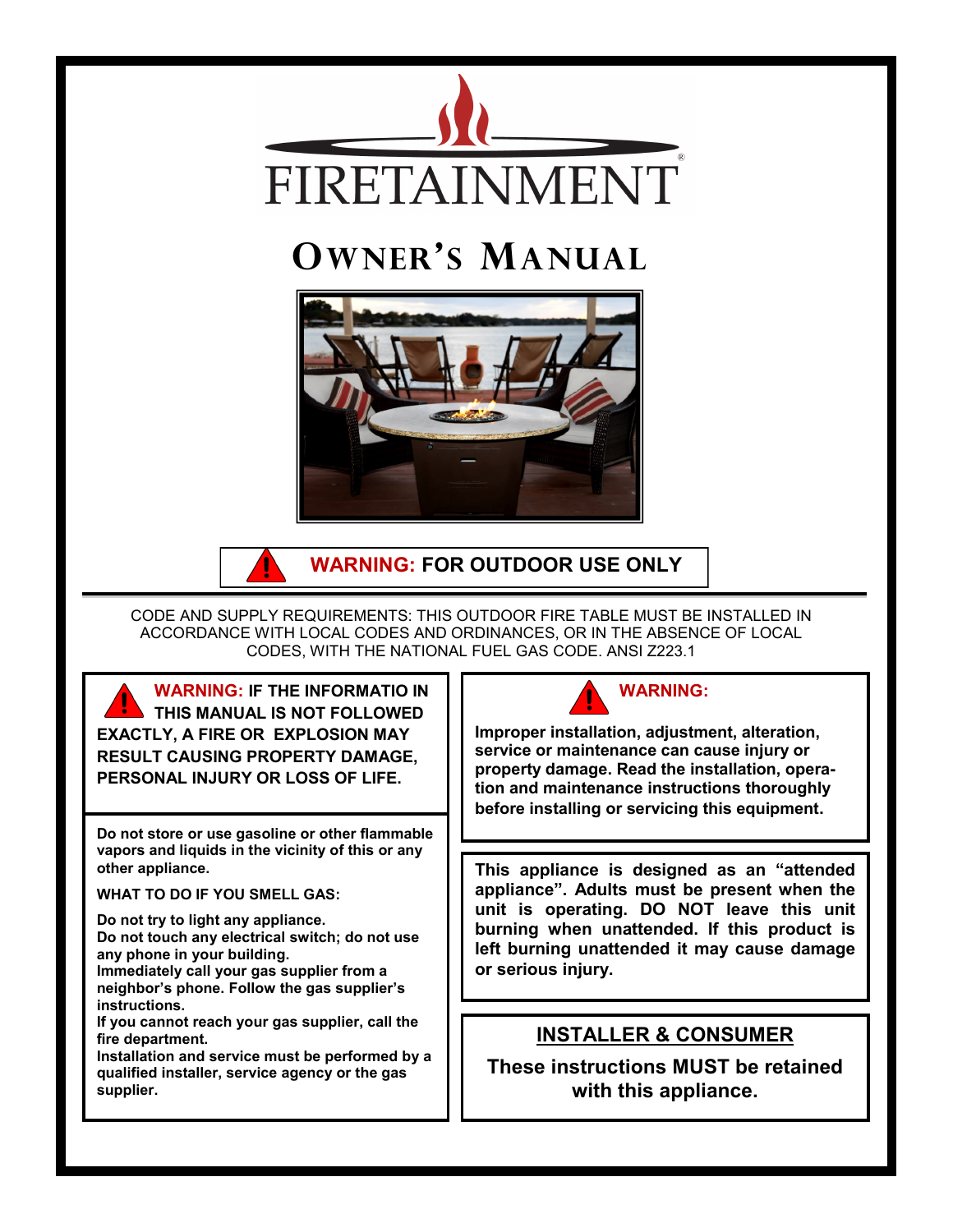### **For info call: 1.888.769.3444 Page 2**

### Cover – Important Safety Information.…………………………………………………………………………………………..……..1 Table of Contents…….…………………..………………………………………………………………………………………………2 Important Safety Information Clearances to Combustibles………………………………………………………….………………………………..2 Installation & Preparation Guidelines……………………………...…………………………….…………………….........3 Installation Information Connecting the Gas to the Fire table……….………………………….………………………...…………………….……4 Instructions Operating Instructions……………………………………………………………………………………………….………...5 Lighting Instructions……………………………………………….………………………………….………….…………….5 Operating Information…………………………………………….………………………...……………………………........6 Care & Maintenance………………………………………………………..…………………………………………………………….7 Warranty Information……………………………………………………...……………………………………………………….……..8

### **IMPORTANT SAFETY INFORMATION**

**READ THESE INSTRUCTIONS COMPLETELY BEFORE INSTALLING THIS OUTDOOR FIRE TABLE.**

If not installed and used correctly per these instructions, this product can cause serious injury.

#### **CAUTION: INSTALLATION, MODIFICATION AND REPAIR MUST BE DONE BY**

#### **A QUALIFIED, PROFESSIONAL INSTALLER.**

Be sure you understand all safety precautions and warnings contained in this manual.

- FOR OUTDOOR USE ONLY. THIS UNIT MUST BE INSTALLED AT LEAST 60" FROM CENTER OF BURNER TO ANY COMBUSTIBLE WALLS OR MATERIAL.
- CHECK STATE AND LOCAL CODES TO DETERMINE IF THE OUTDOOR FIRE TABLE IS PERMITTED IN YOUR LOCALITY BEFORE INSTALLATION.
- **WARNING: CARBON MONOXIDE POISONING MAY LEAD TO DEATH. DO NOT MODIFY THIS OUTDOOR FIRE TABLE OR ITS CONTROLS, EXCEPT AS PROVIDED FOR IN THIS MANUAL.** Any other change may be dangerous. Improper installation or use of your outdoor fire table can cause serious injury or death from fire, burns, explosions or carbon monoxide poisoning.
- When shutting the unit down—be sure to TURN THE CONTROL VALVE FULLY OFF.

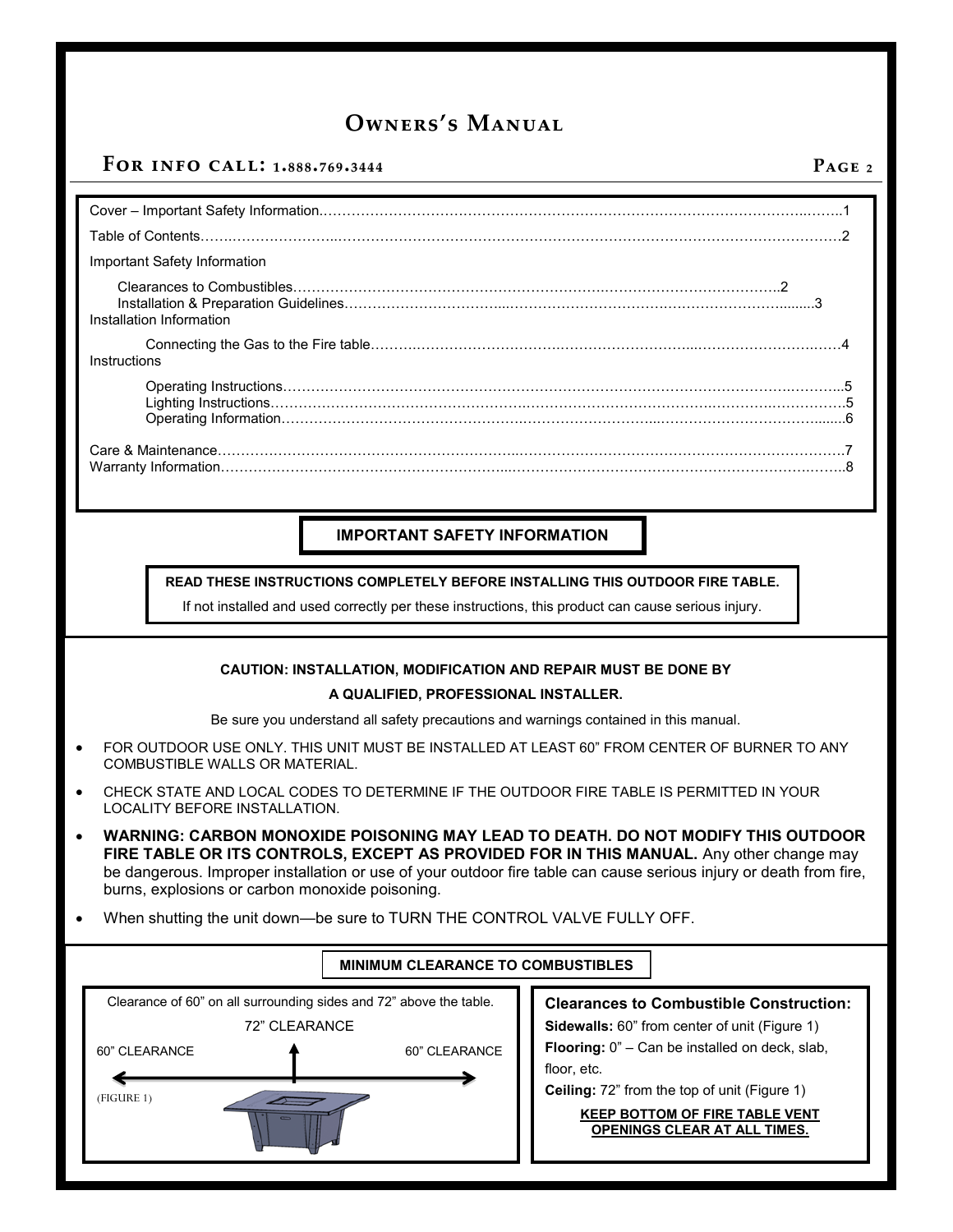**For info call: 1.888.769.3444**

**Page 3**

#### **IMPORTANT SAFETY INFORMATION**

#### **INSTALLATION AND PREPARATION SAFETY GUIDELINES**

- The fire table is for outdoor use only. **DO NOT** install or use this fire table inside a building, garage, or any other enclosed area including recreational vehicles and/or boats. **This unit must be installed in such a manner that proper air ventilation is maintained without obstruction at all times and during all weather conditions.**
- Before installing this fire table, check "Minimum Clearance to Combustibles" on page 2. **MINIMUM CLEARANCES**  must be maintained when you install this fire table. **THERE MUST BE AT LEAST 60"** from the center of the burner to any combustible sidewall and **72"** from any overhang.
- Ensure that the fire table installed in such a manner that the vent opening at the base of unit remains obstacle-free at all times and during all weather conditions.
- **DO NOT USE IF GAS PRESSURE IS LOWER THAN THE MINIMUM REQUIREMENT OR EXCEEDS THE MAXIMUM.**
- **FOR NATURAL GAS:** The minimum inlet gas supply pressure for purposes of input adjustment is **5 inches** water column and maximum inlet gas supply pressure is **10 inches** water column. **FOR PROPANE:** The minimum inlet gas supply pressure for purposes of input adjustment is **8 inches** water column and the maximum inlet gas supply pressure is **13 inches** water column. A standard 20 lb. portable propane tank can be connected to the table. **DO NOT INSTALL THIS UNIT IF MINIMUM PRESSURE IS NOT AVAILABLE OR IF MAXIMUM PRESSURE IS EXCEEDED.**
- Gas piping system must be sized to provide minimum inlet pressure at the maximum flow rate (BTU/hr). Undue pressure loss will occur if the pipe is too small or the run is too long.
- The fire table and its main gas valve must be disconnected from the gas supply piping system during any pressure testing of that system at test pressures in excess of ½ psig. This is accomplished by closing the gas supply line valve, as required by NFPA 54, section 5-54.
- **GAS SUPPLY PLUMBING REQUIREMENTS:** Apply only joint compounds that are resistant to all gasses on all male pipe fittings. Make sure to tighten every joint securely. Do not use pipe joint compound to connect flare fittings.
- The fire table must be isolated from the gas supply piping system by closing its equipment shut-off valve during any pressure testing of the gas supply piping system at test pressures equal to or less than  $\frac{1}{2}$  psig.
- For installations at elevations above 2,000 ft., contact your local dealer or gas supplier before installing as input ratings should be reduced approximately 4% for each 1,000 ft. above sea level. Refer to the National Fuel Gas Code. **Contact the factory for the required orifice.**
- **INSTALLER NOTE: This unit should be installed so that it can be removed at a later date for service.**

**SAFETY NOTE: An external on/off valve in the gas line is required for safety when your fire table is not in use. It also provides for convenient maintenance and repair.**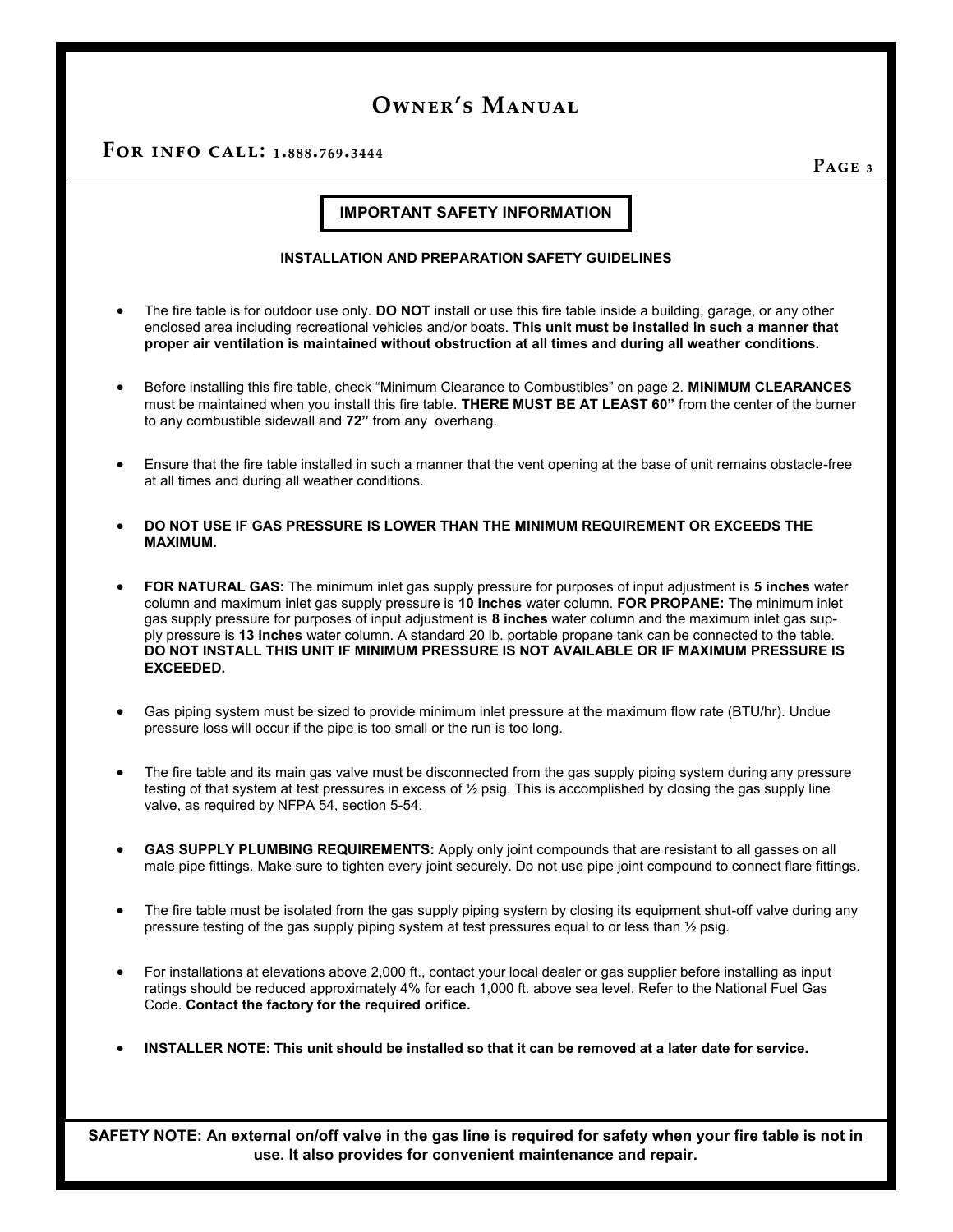**For info call: 1.888.769.3444**

**Page 4**

### **INSTALLATION INFORMATION**

*CONNECTING THE GAS TO THE FIRE TABLE*

### **BEFORE PROCEEDING, CAREFULLY READ ALL OF THE IMPORTANT SAFETY INFORMATION CONTAINED IN THIS OWNER'S MANUAL, INCLUDING:**

- Pre-Installation and fire table Preparation Safety Guidelines (page 3).
- Minimum Clearance to Combustibles (page 2).
- All portable propane tank safety information should be followed while handling any propane storage tank (guidelines provided by propane tank manufacturer).

### **BEFORE INSTALLATION, BE SURE THE PROPANE TANK IS TURNED OFF.**

- To connect to the propane gas tank, attach the stainless steel hose (with regulator) and tighten down the connector. Follow all instructions and safety warnings supplied with the propane tank as well as make sure that the propane hoses are connected to the burner pan.
- Turn on the gas to the burner system and test for leaks with soapy water solution. **(Never use an open flame for testing). If a leak is found, tighten the connector until no leaks are detected.**
- The stainless steel hose should be inspected before each use of the fire table.
- The hose assembly must be replaced prior to the fire table being put into operation if there is evidence of excessive abrasion or wear, or if the hose is damaged.
- The replacement hose shall be that specified by the manufacturer.
- Properly locate the gas hose out of pathways where people may trip over it or in areas where the hose may be subject to accidental damage.
- Carefully inspect the burner for shipping damage. If any parts are missing or damaged, call your representative. **Do not attempt** to install the fire table unless all parts are in good condition. Empty all delivered bags of fire glass into the burner pan after installation.
- Due to high temperatures, the fire table must be located out of traffic areas and away from any combustibles. Fire glass is should be filled to the lip in the burner pan for proper operation (see "Clearance from Combustibles" on page 2)

**SAFETY NOTE: An external on/off valve in the gas line is required for safety when your fire table is not in use. It also provides for convenient maintenance and repair.**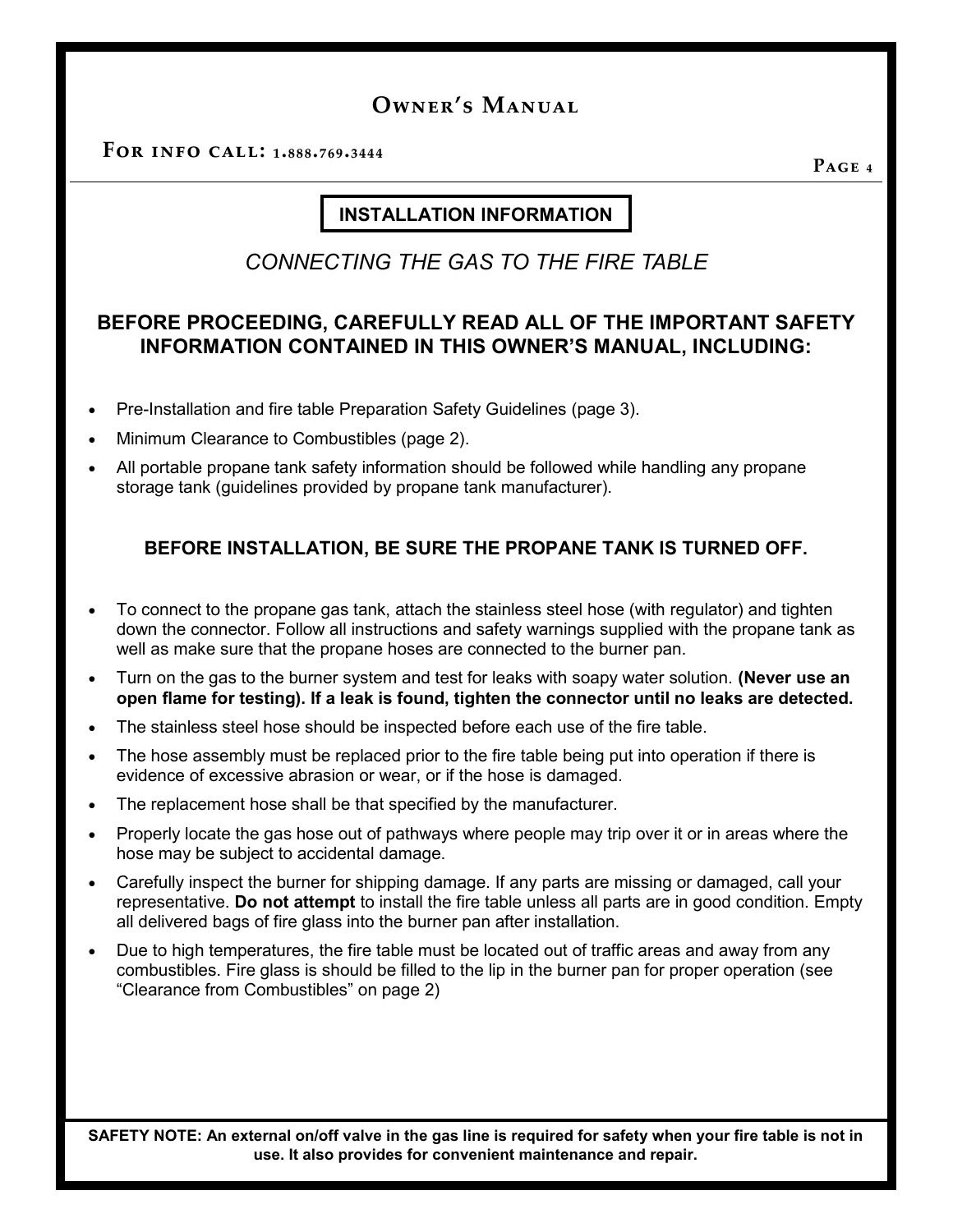### LP GAS CONNECTION INFORMATION

#### **Page 5 Page 5**

#### INSTALLERS OF ANY FIRETAINMENT PRODUCTS MUST BE LICENSED, CERTIFIED, AND FAMILIAR WITH ALL LOCAL CODE REQUIREMENTS.

ALL TABLES COME PRE-ASSEMBLED FOR LP APPLICATIONS (BELOW). PLEASE REVIEW THE INFOR-MATION ON THE NEXT PAGE TO CONVERT YOUR FIRETAINMENT TABLE TO BURN NATURAL GAS.

### **LP—PROPANE ASSEMBLY INSTRUCTIONS**

WARNING: Confirm "Gas In" is towards the control valve or shutoff valve. Installing backwards will result in a severe gas leak and risk of explosion.

WARNING: A pan MUST be used on LP systems and configured in a way to minimize fuel settling below the pan. Failure to do so may result in personal injury or explosion.

- 1. Ensure gas to the fire pit location is shutoff.
- 2. Remove parts from the packaging material and inspect for any signs of damage or corrosion.
- 3. If re-assembling a burner assembly strictly follow the assembly setup instructions below.
- 4. Call manufacturer for clarification as needed.
- 5. Apply pipe dope or gas rated tape to all threaded connections.
- 6. Perform a leak test on all fittings and back pressure checks for LP with media installed.

### *LP AIR-MIXER ORIFICE*



*UNDER PAN CONFIGURATION*



### *LP GAS SUPPLY PRESSURE:*

(Gas pressure and type should be checked prior to use or installation)

 $MINIMUM = 8.0" W.C.$ 

 $MAXIMUM = 11.0" W.C.$ 

### *LP BURNER ASSEMBLY SETUP*

- PENTA 12" BURNER >
- NIPPLE >
- BURNER PAN >
- COUPLER >
- LP ORIFICE >
- 90 DEGREE ELBOW >
- 24" SS NON-WHISTLING CONNECTOR >
- MIXING VALVE >
- LP REGULATOR W/ 36" SS BRAIDED

HOSE CONNECTION TO LP TANK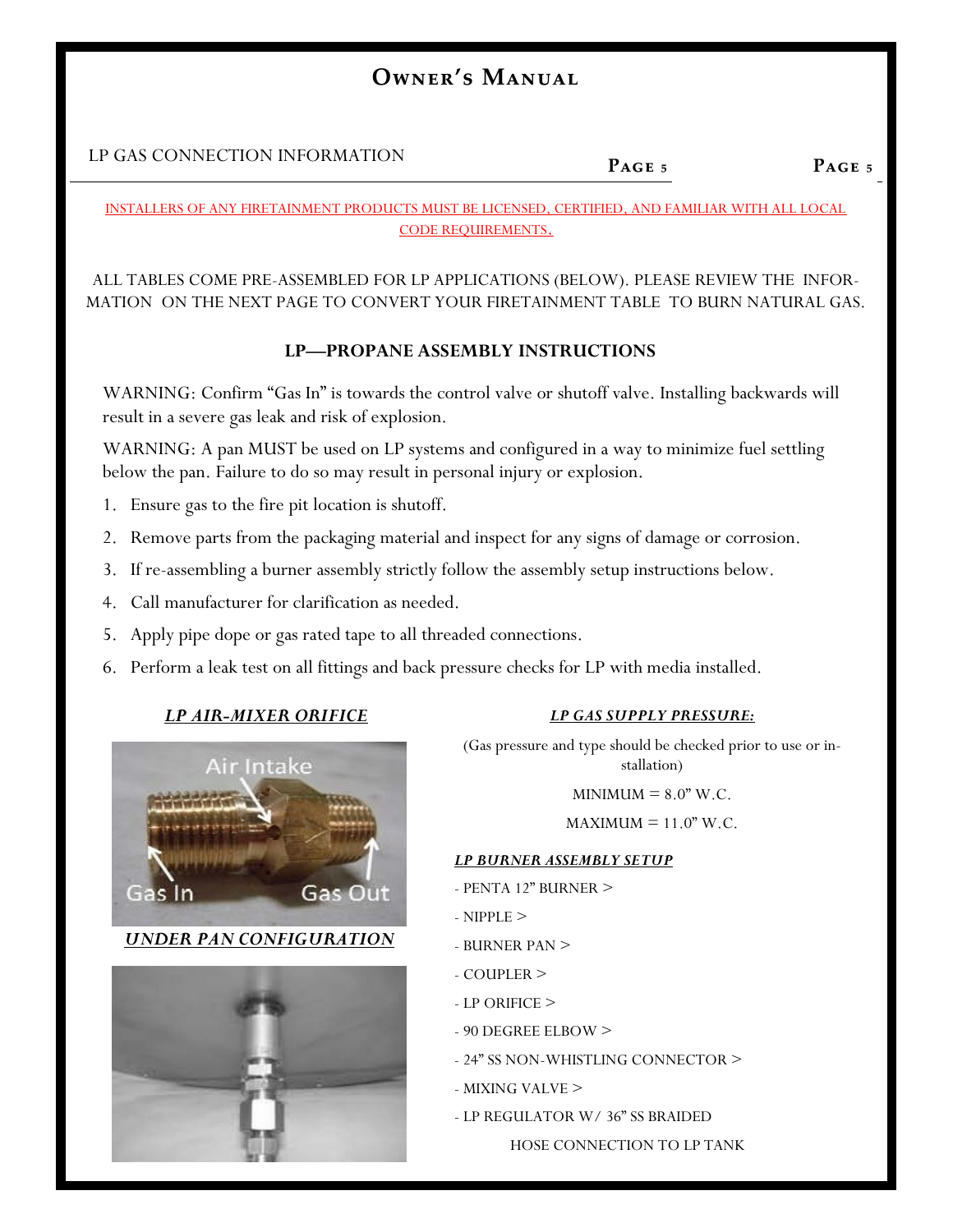NATURAL GAS CONNECTION INFORMATION

**Page 5**

ANY MODIFICATIONS OR INSTALLERS OF ANY FIRETAINMENT PRODUCTS MUST BE LICENSED, CERTIFIED, AND FAMIL-IAR WITH ALL LOCAL CODE REQUIREMENTS.

### ALL TABLES COME PRE-ASSEMBLED FOR LP APPLICATIONS. PLEASE REVIEW THE INFORMATION ON THIS PAGE TO CONVERT YOUR FIRETAINMENT TABLE TO BURN NATURAL GAS.

### **NATURAL GAS—ASSEMBLY INSTRUCTIONS**

WARNING: Confirm "Gas In" is towards the control valve or shutoff valve. Installing backwards will result in a severe gas leak and risk of explosion.

WARNING: A pan MUST be used on LP systems and configured in a way to minimize fuel settling below the pan. Failure to do so may result in personal injury or explosion.

- 1. Ensure gas to the fire pit location is shutoff.
- 2. Remove parts from the packaging material and inspect for any signs of damage or corrosion.
- 3. If re-assembling a burner assembly strictly follow the assembly setup instructions below.
- 4. Call manufacturer for clarification as needed.
- 5. Apply pipe dope or gas rated tape to all threaded connections.
- 6. Perform a leak test on all fittings and back pressure checks for LP with media installed.

### *NATURAL GAS SUPPLY PRESSURE:*

### *NG BURNER ASSEMBLY SETUP*

(Gas pressure and type should be checked prior to use or installation)

 $MINIMUM = 3.5" W.C.$ 

 $MAXIMUM = 7.0" W.C.$ 

### *UNDER PAN CONFIGURATION*



### - PENTA 12" BURNER >

- NIPPLE >
- BURNER PAN >
- COUPLER >
- NG ORIFICE >
- 90 DEGREE ELBOW >
- 24" SS NON-WHISTLING CONNECTOR >
- SHUTOFF VALVE (CUSTOMER PROVIDED) >
- TECHNICIAN TO PIPE FROM SHUTOFF VALVE TO SUPPLY LINE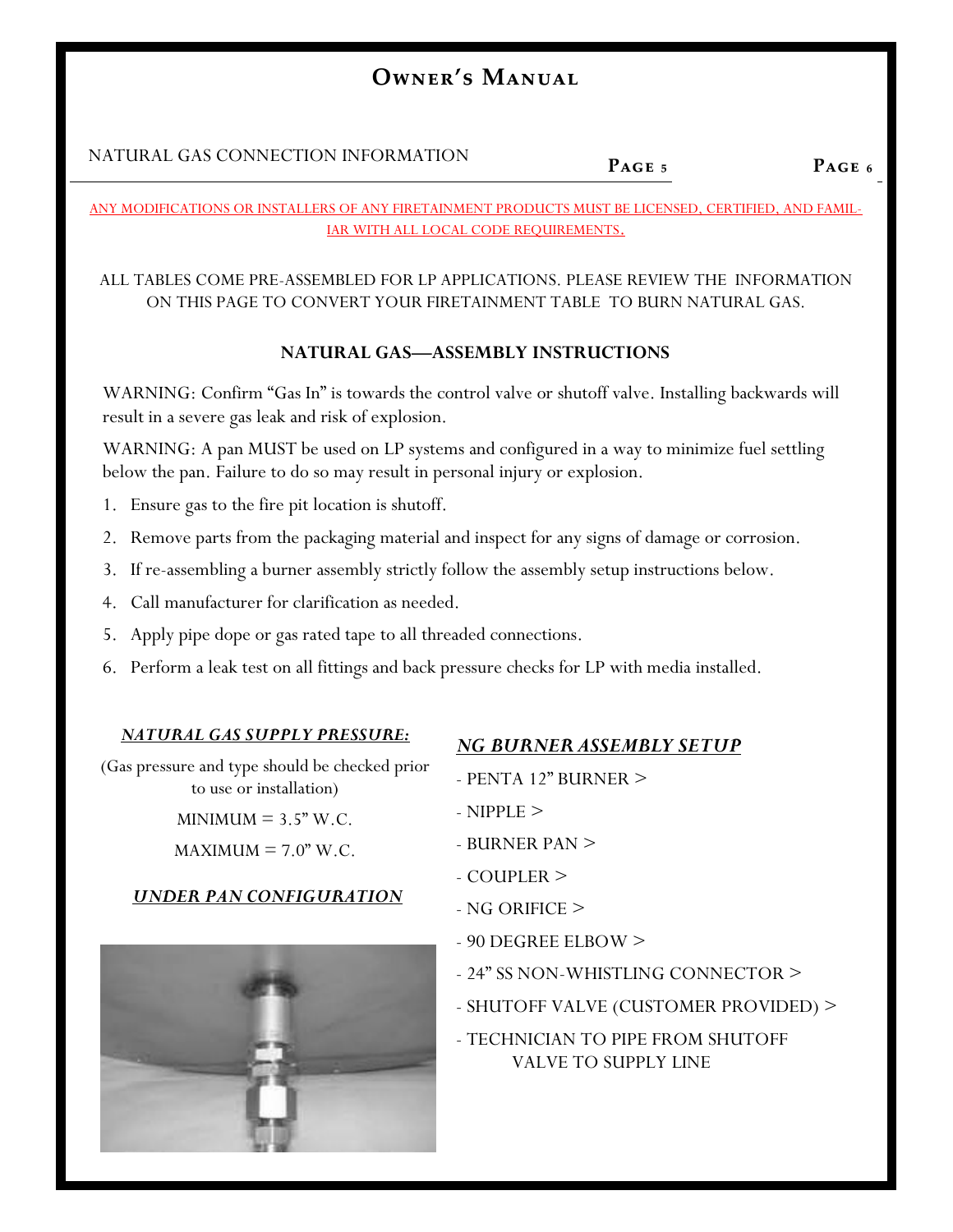**For info call: 1.888.769.3444**

**Page 7**

### **OPERATING INSTRUCTIONS**

*\*We recommend that before you install your fire table you familiarize yourself with the control valve layout. This will* help you be more confident when operating your fire table when fully installed (see figures below for typical control *positions).\**



**BEFORE LIGHTING** smell all around the fire table area for gas. Be sure to smell next to the floor because some gas is heavier than air and will settle on the floor. IF YOU SMELL GAS FOLLOW THE INSTRUCTIONS ON PAGE 1.

Use only your hand to push in or turn the gas control knob. Never use tools. If the knob will not push in or turn by hand. **DO NOT** try to repair it. Call a qualified, professional service technician. Force or attempted repair may result in fire or explosion.

**DO NOT** use this fire table if any part has been under water. Immediately call a qualified, professional service technician to inspect the fire table and to replace any part of the control system and any gas control that has been under water.

### **LIGHTING INSTRUCTIONS**

### **Turning on the fire table:**

- Push in the manual gas control knob slightly and turn counter-clockwise to the "ON" position.
- Wait 5 minutes for gas to clear out.
- Place a burning match to the surface of the fire glass that covers the burner. Do not hold the match by hand.
- Turn your propane tank valve to the "ON" position
- After the match is burning and in position, push in the manual gas control knob slightly, and slowly turn the knob counter-clockwise to the "ON" position.

### **Shutting off the fire table:**

- Push in the manual gas control knob slightly and turn clockwise to the "OFF" position.
- After the flame has gone out wait at least 5 additional minutes for the gas to clear out.
- After the fire table has completely shut off and is cool turn your propane tank to the "OFF" position to ensure no propane is leaking while not in use.

**CAUTION: DO NOT** turn the main gas valve knob to the "ON" position **FOR 45 SECONDS** after shutting the unit off.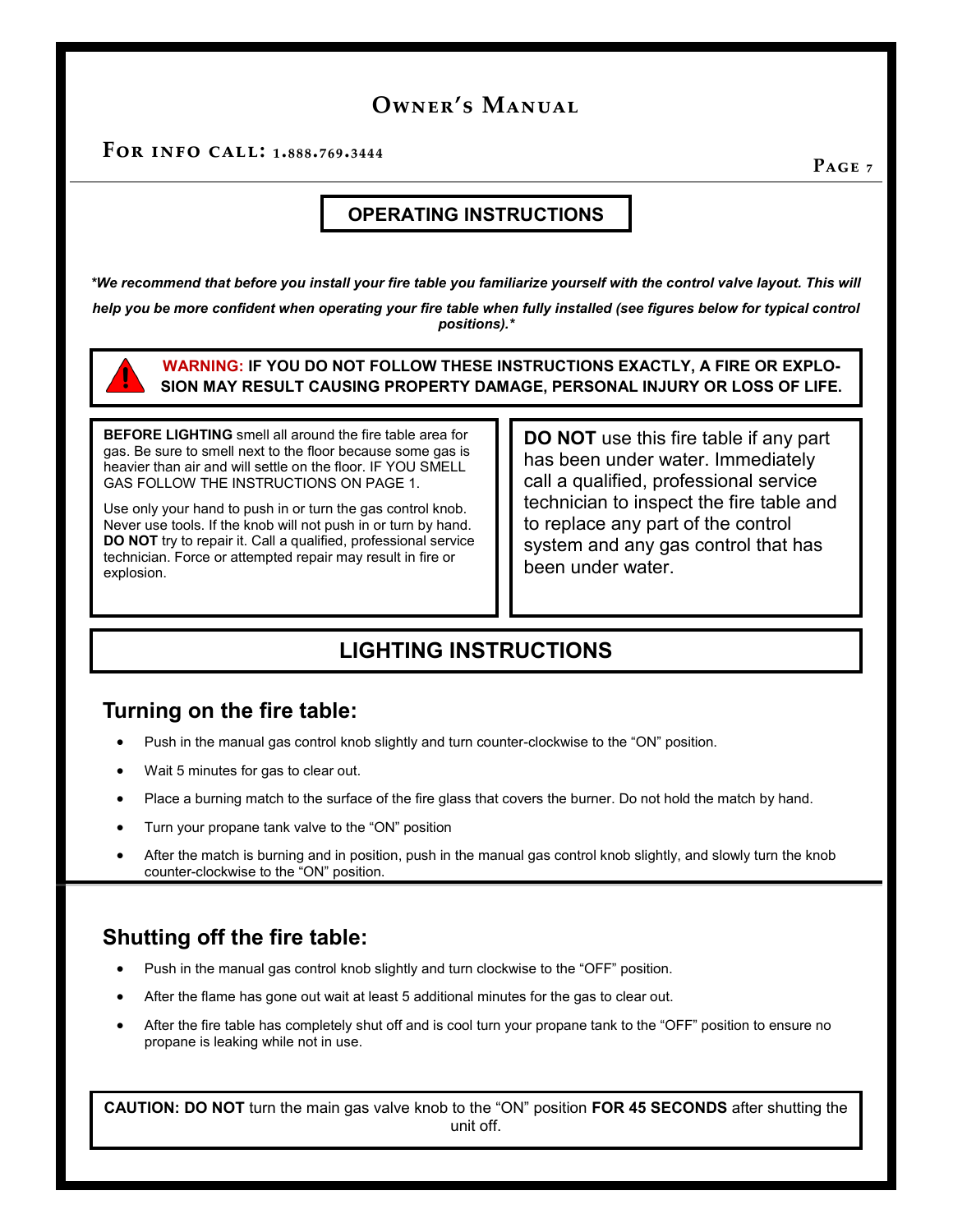**For info call: 1.888.769.3444**

**Page 8**

### **OPERATING INSTRUCTIONS**

- Young children **MUST** be supervised when in the vicinity of this fire table.
- **DO NOT** sit or place any part of your body or any combustible materials on the fire table while in use. Children and adults should be alerted to the hazard of high surface temperatures and should, when in use, stay away to avoid burns or clothing ignition.
- Every time you use your fire table make sure that the area around the table is clear of flammable items such as gasoline, yard debris, wood, etc.
- **WARNING: HOT WHILE IN OPERATION AND FOLLOWING OPERATION.** Children must be carefully supervised when in the vicinity of this appliance. Serious injury may occur. **DO NOT** throw trash, paper, or other flammable materials onto your fire table. **DO NOT** leave in operation when unattended. **DO NOT operate this fire table in the rain.**
- **SOLID FUEL MUST NOT BE BURNED** in the fire table or enclosure where your fire table is installed.
- **DO NOT** continue using if you smell unusual odors or have headaches, nausea or are dizzy.
- **DO NOT** store any combustible materials, gasoline, and any other flammable vapors/liquids around the area of your fire table. Provide adequate clearance for servicing and operation.
- **DO NOT** place clothing or any flammable material on or near your fire table while in use. Matches, paper, garbage, or any other material must not be thrown on top of the glass, burner, or into the flame.
- **DO NOT** block the airflow through the vent openings located at the bottom of fire table.
- **DO NOT** use your fire table if any part of it has been under water. Immediately call a qualified service technician to inspect the set and to replace any part of the control system and any gas control that has been under water.
- Installation and repair should be done by a qualified service person. The fire table should be inspected before use or at least annually by a qualified service person. More frequent cleaning may be required as necessary. It is imperative that the control compartment, burners and circulating air passageways of the fire table be kept clean.
- Periodically make a visual check of the burner's flames.
- **DO NOT** operate the fire table in windy conditions. This can cause injury or granite top to fissure.
- **DO NOT ALLOW THE GRANITE TOP TO GET HOT DURING OPERATION!** This can result in cracking the granite which is not covered under the factory warranty. If the granite gets hot reduce the heat exposure as slow as possible to avoid the granite cooling too quickly and cracking
- **CAUTION**: be sure to not touch the underside of the burner pan after use when shutting off the propane tank. Wait until the table has cooled completely before shutting off propane.
- **DO NOT** lift the glass wind guard after use. Clamps may become loose after use, make sure ALL glass clamps are secure after each use of the glass wind guard.
- **BE CAREFUL** not to scratch the bottom of the burner pan with the lazy Susan mount legs, this is not covered under the Firetainment warranty. Warranty does not cover scratches or rust caused by scratches.
- **DO NOT** clean any of the table's surfaces with abrasive materials, this will potentially scratch a finished surface and IS NOT covered under any warranty.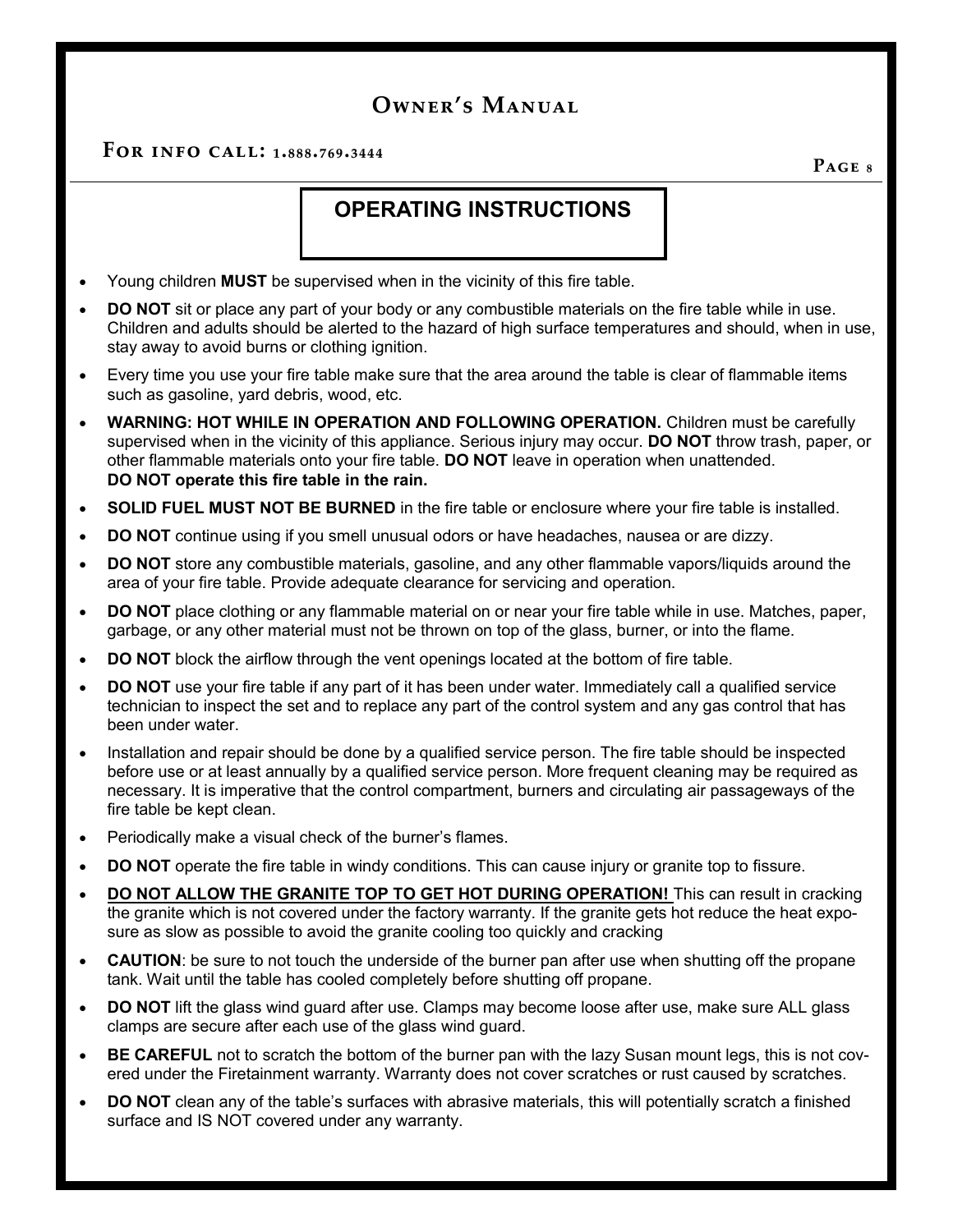**For info call: 1.888.769.3444**



- **MUST** have 1 1/2" clearance from the bottom of the base to the floor for ventilation.
- **DO NOT** reach under burner pan while hot to disconnect or turn off gas connection until the table has completely cooled.
- **DO NOT** remove glass wind guard until it has completely cooled.
- **DO NOT** lift the glass wind guard until hardware has been checked. Clamps may become loose after use, make sure ALL glass clamps are secure after each use of the glass wind guard.
- **DO NOT** touch glass filler while table is in use or hot. Allow time to cool down before handling the glass filler.
- **DO NOT** operate the fire table in windy conditions. This can cause injury or granite top to fissure.
- **DO NOT ALLOW THE GRANITE TOP TO GET HOT DURING OPERATION!** This can result in cracking the granite which is not covered under the factory warranty. If the granite gets hot reduce the heat exposure as slow as possible to avoid the granite cooling too quickly and cracking.
- **DO NOT** sit or stand on granite top.
- **MUST** read and follow instructions in cooking and accessory manual before cooking on the fire table.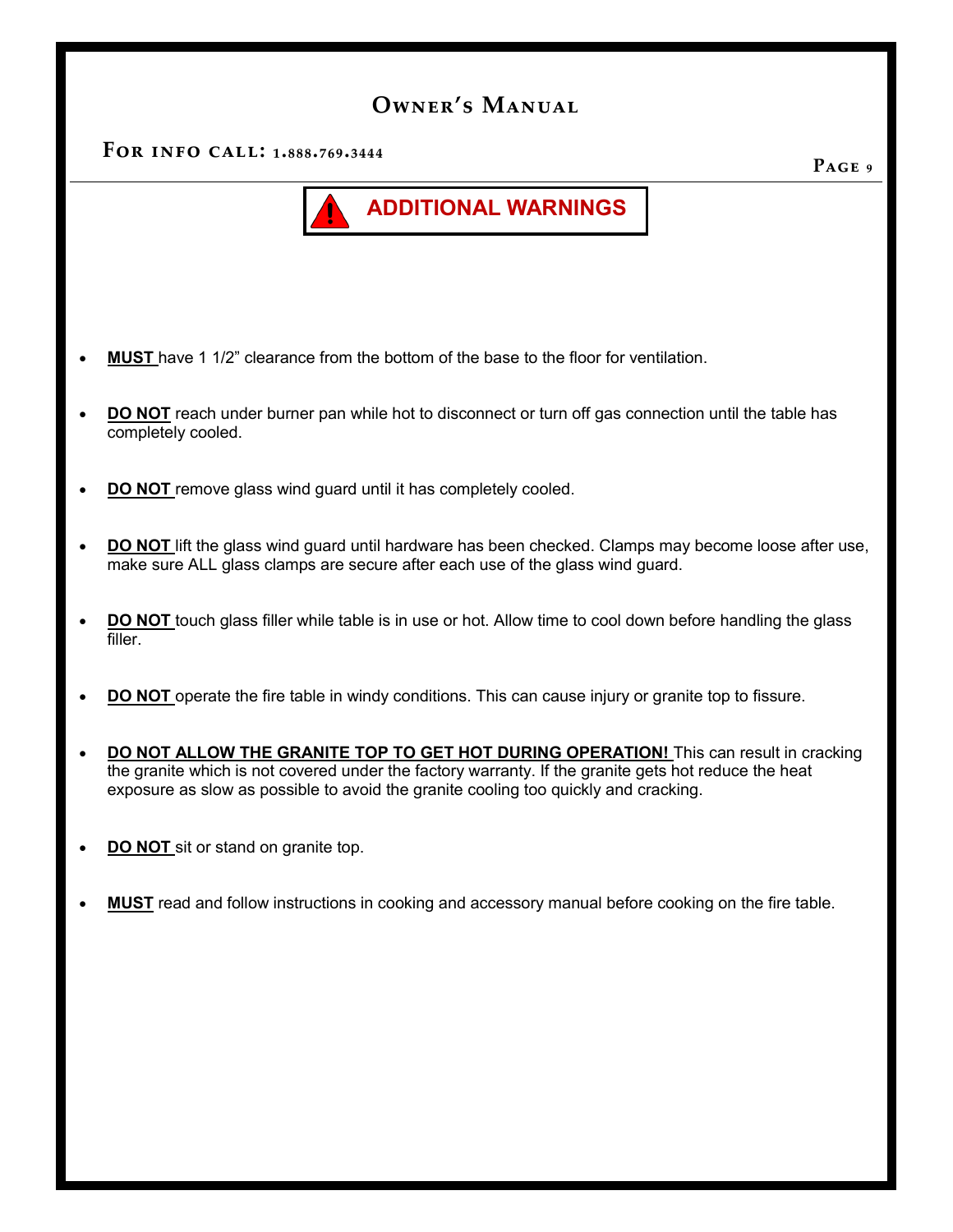**For info call: 1.888.769.3444**

**Page 10**

## **MAINTENANCE &**

### **WARRANTY INFORMATION**

\*All warranties apply to the original owner only and begin at the date of purchase. Proof of purchase is required with all claims.

#### **BASE**

The Firetainment base comes with a twenty (20) year structural warranty when properly maintained in ordinary home use. Firetainment will, at factory option, repair or replace any base that has failed structurally during normal use and regular maintenance.

#### **POWDER COAT FINISH**

Firetainment offers a seven (7) year warranty against blistering or peeling of the base finish under normal use and proper maintenance. Firetainment will, at factory option, refinish or replace your base if the above occurs within a seven year period from the date of purchase. Occasional rust seepage from crevices and hidden unfinished surfaces inherent in some designs is considered a care and maintenance function and is not considered a finish failure. To retain the warranty regular care and maintenance is required. Extra care and maintenance is required in coastal areas.

#### **TABLE TOPS**

Granite is extremely durable and once positioned onto the base only consequential (accidental) damage or misuse can damage the granite. Misuse of the table includes, but not limited to: sitting or standing on the table top; operating under windy conditions which can blow the flame onto the granite which can cause the granite to crack. It is recommended to use a tempered glass wind guard under windy conditions; however, this is not a full proof deterrent. It is recommended to periodically check the granite near the burner pan to be sure it is not getting too hot. If you notice the granite is getting hot then slowly turn the flame down.

#### **COMPONENT PARTS**

Outdoor fire pit burners, valves, and structural defects of pan: Firetainment extends a five (5) year warranty on all burner components under normal use and proper maintenance. Firetainment will, at factory option, repair or replace any outdoor fire pit burner found to be defective during this warranty period. Regular maintenance must be exercised as set forth in the owner's manual.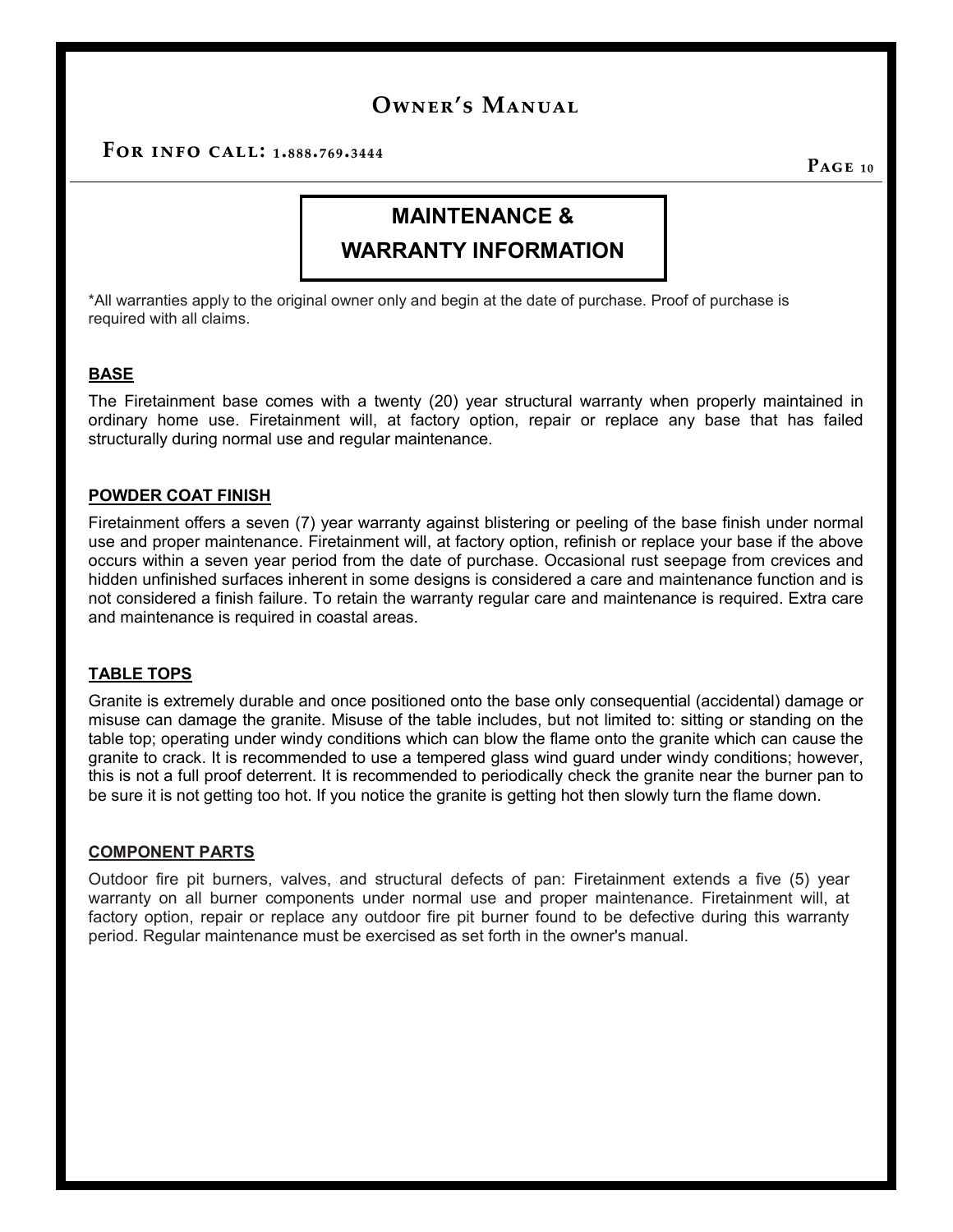**For info call: 1.888.769.3444**

**Page 11**

### **Warranty Information**

#### **(Continued)**

#### **ITEMS NOT COVERED UNDER WARRANTY (RESIDENTIAL AND COMMERCIAL)**

- This warranty does not apply to any damage caused by shipping, accidents, fading, staining, natural weathering, misuse, alterations or repairs. No other person is authorized to assume liability on behalf of Firetainment, and in no event shall Firetainment be liable for any contributory or subsequent damage related to the merchandise purchased from Firetainment.
- Any failure caused by unreasonable use or abuse.
- Rust seepage or bleeding from crevices or hidden, non-finished surfaces inherent in some base de-signs.
- Rusting and/or oxidation of frames resulting from exposed metals that have been scratched, chipped or not maintained as outlined in the care and maintenance instructions.
- Natural fading, color variations, veining, crazing or hairlines, patinas or fillers necessary and inherent to certain types of natural stone.
- Normal fading of frame finish.
- Accidental damage (including fire, wind or other acts of God).
- Permanent stains caused by lotions, oils or other substances.
- Hard-water deposits or calcium build-up due to minerals found in regional water supplies.
- Table tops installed and/or used with other manufacturer's table bases, or incorrect installation of the base to the table top.
- Regular maintenance must be exercised as set forth in the care instructions.

#### **RETURN OF TABLE OR ACCESSORIES**

- Only items considered "stock items' are subject to return. All other items are considered Special Order items are not returnable. No products may be returned without a Firetainment return goods authorization issued prior to return. Return goods authorizations are valid for thirty (30) days only. All returns are subject to inspection before being approved for credit– products must be in salable condition to be considered for return or replacement. A 30% restocking charge will apply to all returns.
- Prior authorization from the factory or factory representative is required. You must be the original purchaser and be able to provide proof of purchase when you make a claim. To submit a warranty claim contact the dealer where you purchased your furniture. If you are not sure how to contact the dealer contact our warranty department at *CONTACT@FIRETAINMENT.COM*
- Except as expressly provided herein, Firetainment makes no warranties, whether express or implied including, but not limited to, warranties of merchantability and fitness for a particular purpose. Firetainment's limited warranty claims may only be processed directly through Firetainment by the dealer who made the sale of the merchandise.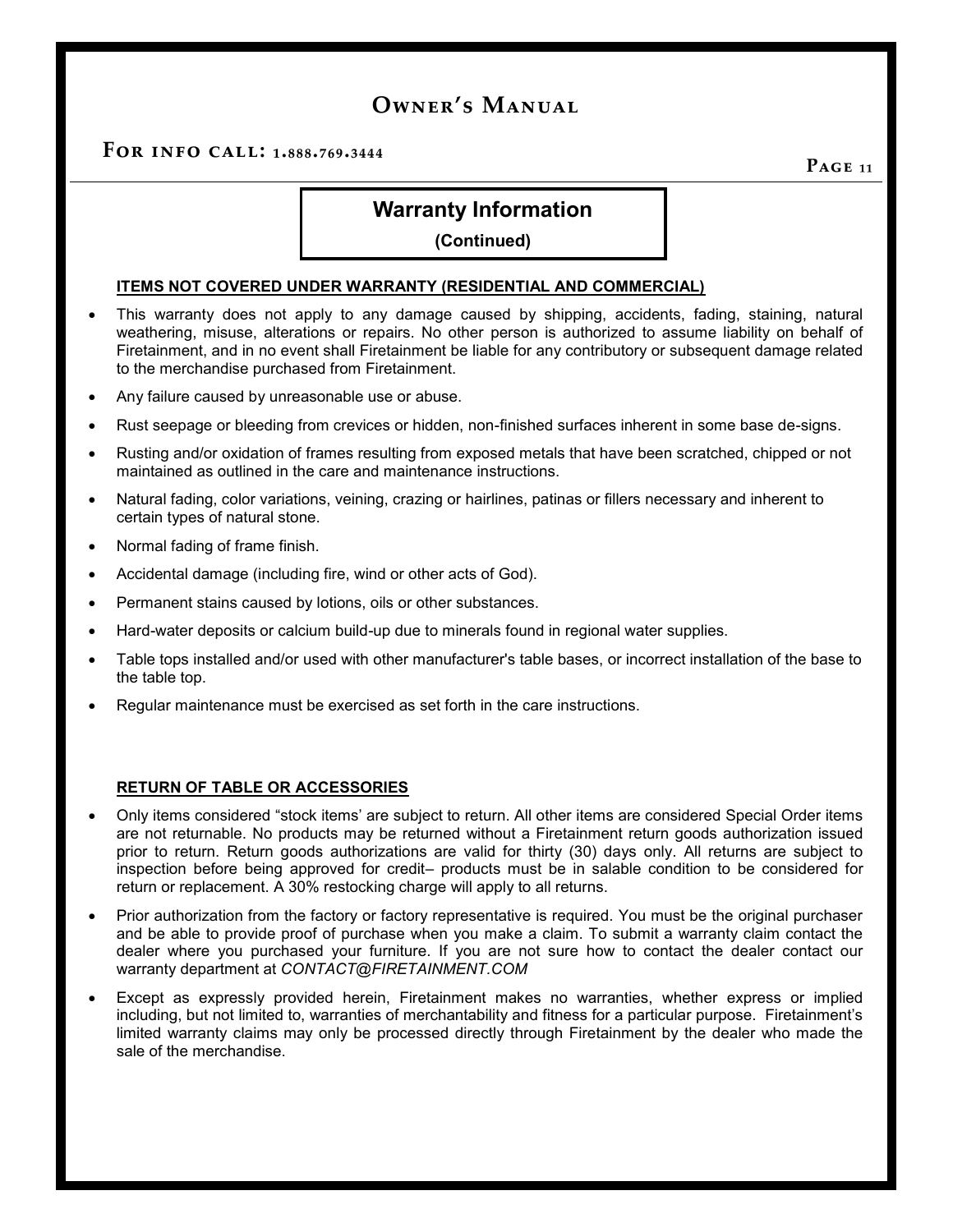## **TROUBLE SHOOTING GUIDE**

### **Page 12**

| <b>PROBLEM</b>                                                        | <b>POSSIBLE CAUSE</b>                                                                                                                                                       | <b>SOLUTION</b>                                                                                                                                   | <b>NOTES</b>                                                                                                                                |
|-----------------------------------------------------------------------|-----------------------------------------------------------------------------------------------------------------------------------------------------------------------------|---------------------------------------------------------------------------------------------------------------------------------------------------|---------------------------------------------------------------------------------------------------------------------------------------------|
| Propane tank does not fill                                            | Propane tank was not purged<br>properly                                                                                                                                     | Take it to an authorized propane<br>station and re-purge the propane<br>tank                                                                      | The purging process requires that<br>all air is removed from the propane<br>tank prior to the first fill                                    |
|                                                                       | The OPD float valve on the pro-<br>pane tank has been activated,<br>closing the valve and not allowing<br>the tank to fill.                                                 | Without the burner, attach the<br>regulator to the propane tank, turn<br>the control valve on for a few sec-<br>onds to reset the OPD float valve | The OPD float valve is a safety<br>device which is activated when the<br>propane tank has been filled too<br>quickly                        |
| Smelling propane                                                      | Set screw on the side of the pro-<br>pane tank valve assembly is not<br>tight                                                                                               | Use a flat blade screwdriver to<br>tighten the set screw                                                                                          |                                                                                                                                             |
|                                                                       | Control valve is not completely<br>shut off                                                                                                                                 | To shut it off, push in the control<br>knob and completely turn it to the<br>right                                                                | The far left position on the control<br>valve is in the lowest setting, not in<br>the OFF position                                          |
|                                                                       | Venturi tube is obstructed                                                                                                                                                  | Take out the straight portion of the<br>venturi tube and remove the ob-<br>struction                                                              |                                                                                                                                             |
|                                                                       | Venturi tube is not correctly posi-<br>tioned on the control valve                                                                                                          | Slide the venturi tube completely<br>over the control valve assembly.<br>The vents should be in the EAST /<br>WEST position.                      | The vents are on the end of the<br>straight tube.                                                                                           |
| Flame problems:<br>NO flame<br><b>Intermittent flame</b><br>Low flame | The tank was not purged properly,<br>it contains of mixture of air and<br>propane. The result is intermittent<br>flame, or flame extinguishes in a<br>short period of time. | Burn off remaining propane and re-<br>purge the tank                                                                                              | The purging process requires that<br>ALL air is removed from the pro-<br>pane tank prior to the first fill to<br>ensure maximum efficiency. |
|                                                                       | In cooler temperatures, the liquid<br>propane does not convert quickly<br>enough to a gas therefore causing<br>it to "freeze" the outside of the<br>propane tank            | Turn down the flame slightly to<br>where the control valve is not wide<br>open                                                                    |                                                                                                                                             |
|                                                                       | The regulator was not properly<br>attached to the propane tank                                                                                                              | Disconnect the regulator and re-<br>connect it properly to the propane<br>tank                                                                    |                                                                                                                                             |
|                                                                       | Venturi tube is obstructed                                                                                                                                                  | Take out the straight portion of the<br>venturi tube and remove the ob-<br>struction                                                              |                                                                                                                                             |
|                                                                       | Flame setting too low                                                                                                                                                       | Turn control know to the right for a<br>higher flame setting                                                                                      |                                                                                                                                             |

#### **CHECKING FOR POSSIBLE LEAKS**

1. Remove the table top burner from the base.

2. Make sure the regulator is hooked up to the propane tank with the control valve turned OFF.

3. Turn the propane tank ON. Wait a few seconds a smell for possible leaks where the regulator

hose is attached to the control valve or where the regulator is attached to the propane tank.

4. Use soapy water and apply to these areas to verify the leak source.